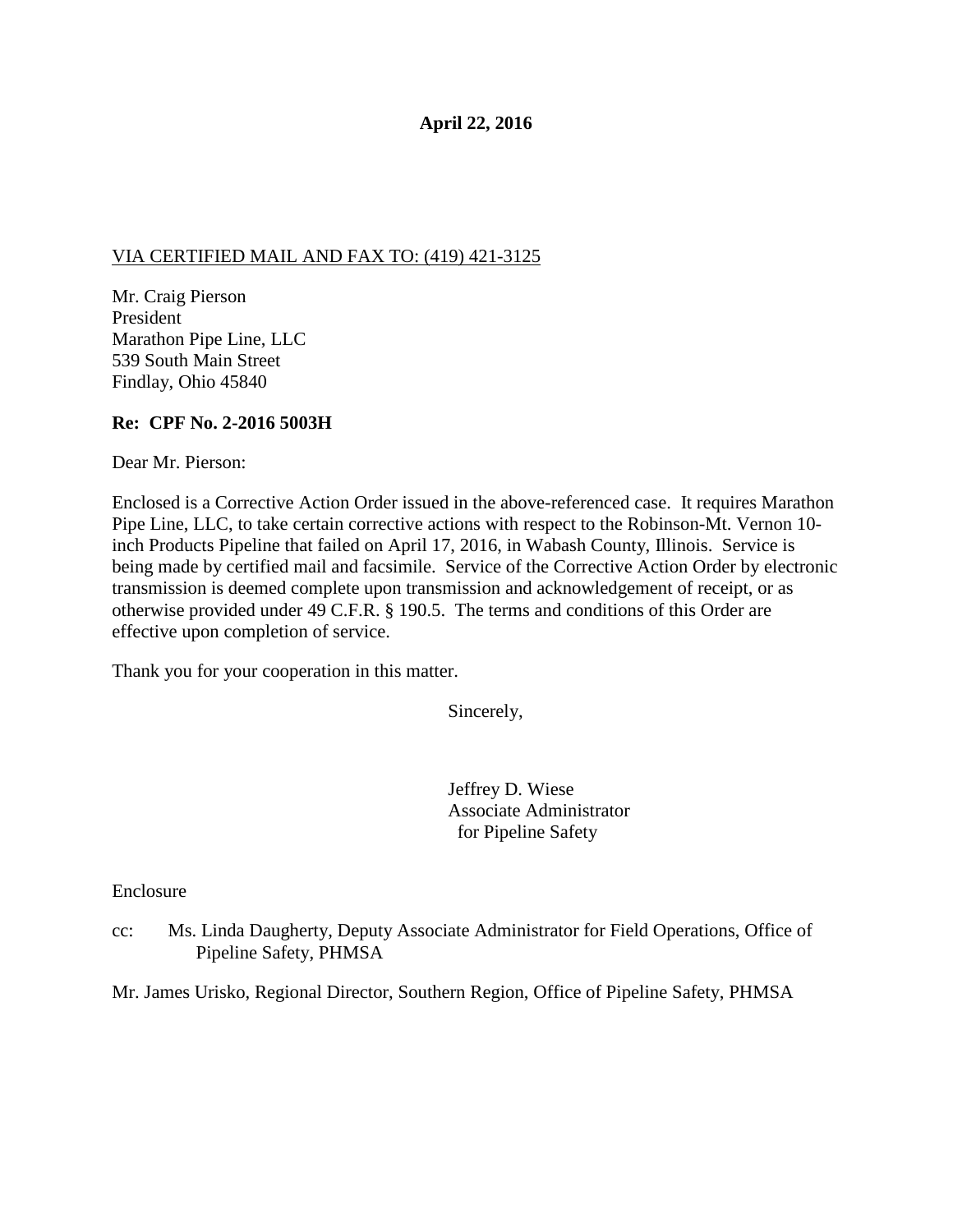## **U. S. DEPARTMENT OF TRANSPORTATION PIPELINE AND HAZARDOUS MATERIALS SAFETY ADMINISTRATION OFFICE OF PIPELINE SAFETY WASHINGTON, D.C. 20590**

**)** 

**)** 

**)** 

**)** 

**In the Matter of )** 

Marathon Pipe Line, LLC,  $\qquad \qquad$  (PF No. 2-2016-5003H)

**Respondent. )** 

## **CORRECTIVE ACTION ORDER**

### **A. Purpose and Background:**

This Corrective Action Order (Order) is being issued under the authority of 49 U.S.C. § 60112 to require Marathon Pipe Line, LLC (Marathon or Respondent), to take the necessary corrective action to protect the public, property, and the environment from potential hazards associated with the recent failure on its Robinson-Mt. Vernon 10-inch products pipeline Marathon has ownership interest in approximately 2,900 miles of pipeline across nine states and associated crude oil and product storage assets in the Midwest and Gulf Coast regions.<sup>1</sup> Marathon operates a 78.4-mile pipeline segment referred to as the Robinson-Mt. Vernon 10-inch products pipeline (Mt. Vernon Line). The Mt. Vernon Line passes through Crawford, Lawrence, and Wabash Counties in Illinois and through Gibson and Posey Counties in Indiana. The failure, which was first reported by Marathon on April 17, 2016, occurred at the Mt. Vernon Line crossing over the Wabash River in Wabash County, Illinois (Wabash River Crossing), located between the Robinson Refinery in Robinson, Illinois, and the Mt. Vernon Station in Mt. Vernon, Indiana.

As of the date of this Order, Marathon estimates a release of 48,300 gallons of ultra-low sulfur diesel fuel from the Mt. Vernon Line failure (the Failure). The cause of the Failure has not yet been determined.

Pursuant to 49 U.S.C. § 60117, the Office of Pipeline Safety (OPS), PHMSA, initiated an investigation of the Failure, the preliminary findings of which are as follows.

### **Preliminary Findings:**

1) On the morning of April 17, 2016, a resident on the Illinois side of the Wabash River observed a sheen on the river water, downstream of the Wabash River Crossing. The

 1 http://www.marathonpipeline.com/Who\_We\_Are/Investor\_Information/ (last accessed on April 21, 2016)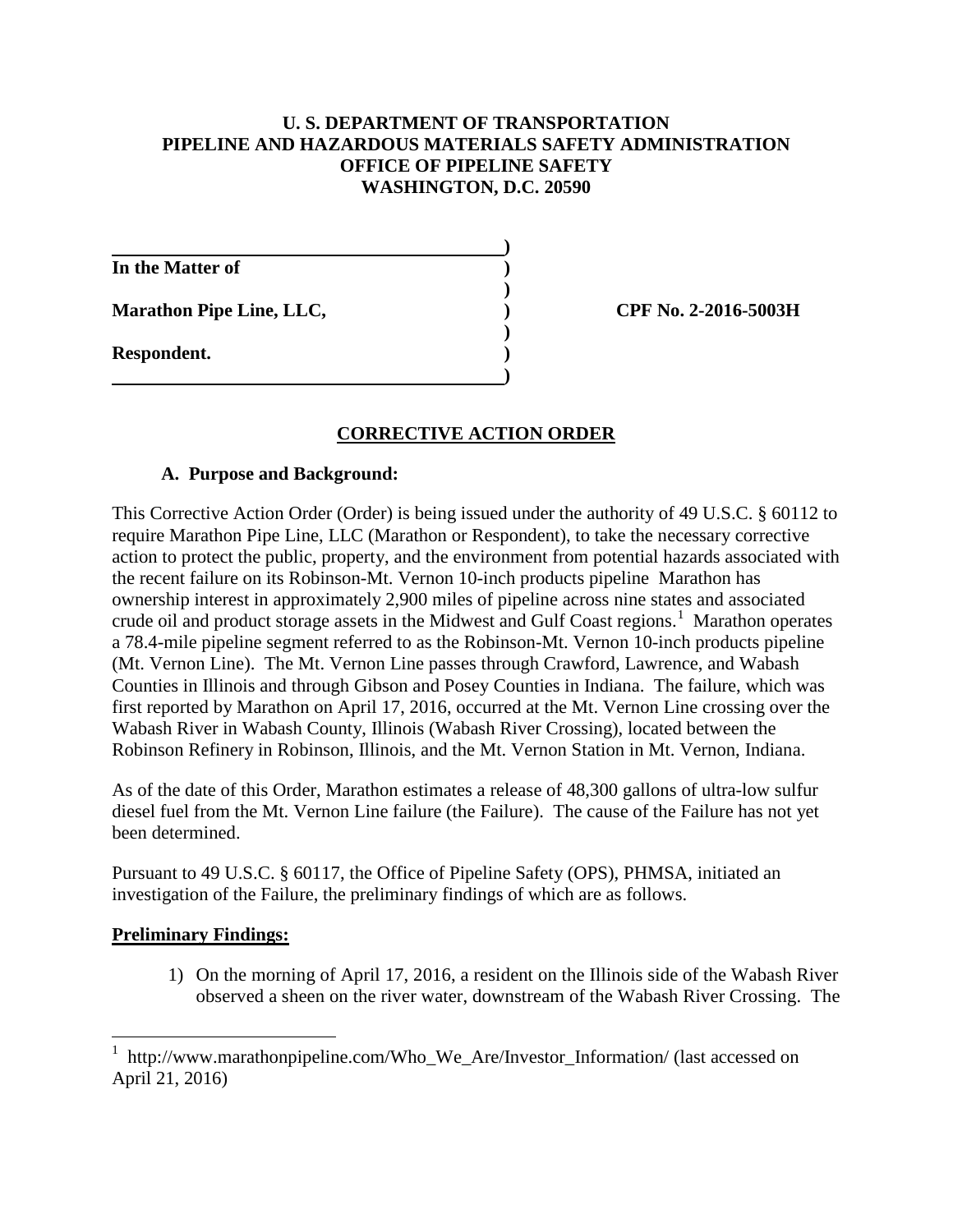resident notified the Wabash County, Illinois Sheriff's Department, which in turn, notified the Mt. Carmel, Illinois, Fire Department at 11:25 a.m., Central Daylight Time (CDT).

- 2) The Mt. Carmel Fire Department observed the sheen on the river and, after reviewing its pipeline maps, notified Marathon at 11:59 a.m.
- 3) Upon notification, Respondent deployed crews to investigate the reported sheen. Marathon confirmed the presence of a sheen on the Wabash River and consequently shut down the Mt. Vernon Line by closing block valve TWRKIRK-MVERBVTR-22, (TR-22), located in Illinois at milepost (MP) 51.0, at 2:20 p.m. CDT and also closing block valve TWRILIN-MVERBVTR-23, (TR 23), located Indiana at MP 55.5, at 2:31 p.m. CDT. The segment between these two block valves spans – a distance of 4.5 miles (Isolated Segment).
- 4) At 2:54 p.m. CDT on April 17, 2016, Respondent initially reported a sheen on the Wabash River to the National Response Center (NRC Report No. 1145495). This NRC report was updated the same day at 11:06 p.m. CDT, reporting the release of diesel from its pipeline (NRC Report No. 1145511).
- 5) Respondent estimates 48,300 gallons of ultra-low sulfur diesel fuel have been released as a result of the Failure. Marathon also reports that sheen was discovered at the confluence of the Wabash and Ohio Rivers. Marathon has deployed five Shoreline Cleanup and Assessment Technique (SCAT) teams, whose cleanup operations are on-going.
- 6) On April 17, 2016, Respondent's personnel also attempted boom deployment but were hampered by high water levels and high river velocity. Marathon also dispatched an aerial patrol to determine the extent of the sheen, and began setting up its unified incident command center in Grayville, IL.
- 7) The Mt. Vernon Line is a single 10-inch diameter products pipeline that transports refined products, a blend of grade gasoline, ultra-low sulfur diesel, and jet fuel, in a batched system. The pipeline originates at the Robinson Refinery in Robinson, Illinois, and terminates at the Mt. Vernon station in Mt. Vernon, Indiana, a distance of approximately 78.4 miles (Affected Segment).
- 8) The Failure occurred on the Affected Segment on the Mt. Vernon Line, at the Wabash River Crossing near milepost (MP) 53.2 (Failure Site).
- 9) The Affected Segment was constructed in 1952 and consists of 10-inch diameter, 0.307" wall thickness, Grade API 5L X42 Low-Frequency Electric Resistance Welded (LF-ERW) seam pipe. The Affected Segment also has a coal tar coating and an impressed current cathodic protection (CP) system. The manufacturer of the pipeline is unknown.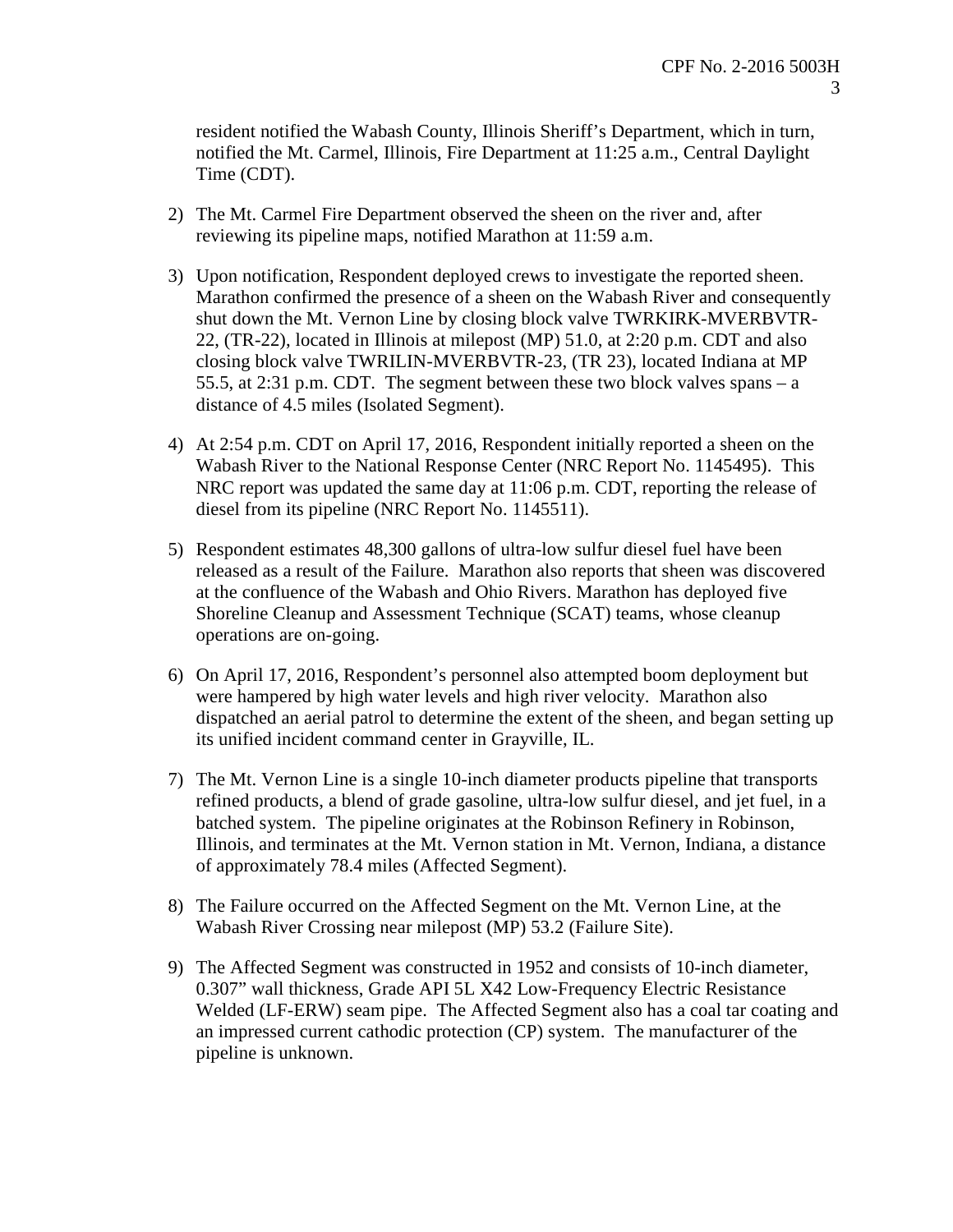- 10) The maximum operating pressure (MOP) of Respondent's Mt. Vernon Line is 1,369 pounds per square inch (psig), as established by an 11-hour hydrostatic test in August 2005. At the time of the Failure, the Mt. Vernon Line was operational but no product was flowing through the pipeline.
- 11) Marathon asserts that cessation of operation of the Mt. Vernon Line occurred for reasons unrelated to the Failure.
- 12) On April 17, 2016, at a site close to the Wabash River Crossing where the sheen had been observed, Respondent took water samples to confirm concentration of petroleum product in the water, and deployed divers to assess the condition of the Mt. Vernon Line.
- 13)Respondent's divers found that approximately 60 feet of the Mt. Vernon Line was exposed and no longer covered by the river bottom. Additionally, portions of the 60 foot segment of exposed pipeline were not supported by the river bottom.
- 14)Respondent injected the Mt. Vernon Line with water to determine if the line would hold pressure. The water-injection test revealed that the pipeline was not holding pressure.
- 15) Further, during this water-injection test, Respondent's employees and PHMSA OPS personnel observed bubbles in the water over the pipeline, as well as an increase in diesel smell. Respondent's employees and PHMSA OPS personnel believed the bubbles and smell collectively indicated a leak in the Mt. Vernon Line.
- 16) Marathon reported to PHMSA that it believes the leak started on the Mt Vernon line around 3:00 a.m. CDT on April 16, 2016, at a small leak rate – the pressure on the Mt. Vernon Line was 191 psig.
- 17)Respondent notes the leak on the Mt. Vernon Line worsened over time because at approximately 5:00 a.m. CDT on April 16, 2016, the pressure calculated at 73 psig.
- 18) Marathon has partnered with the U.S. Environmental Protection Agency, Illinois Environmental Protection Agency, the Illinois Emergency Management Agency, the Indiana Department of Environmental Management, the U.S. Coast Guard, and PHMSA to establish a Unified Command in order to more effectively respond to the Failure.
- 19) There were no impacts to life or property as a result of the Failure.
- 20) The cause of the Failure is unknown, and therefore it is also unknown if the conditions that led to the Failure on the Isolated Segment are also present on the Affected Segment. While the investigation is ongoing, the Mt. Vernon Line remains out of service.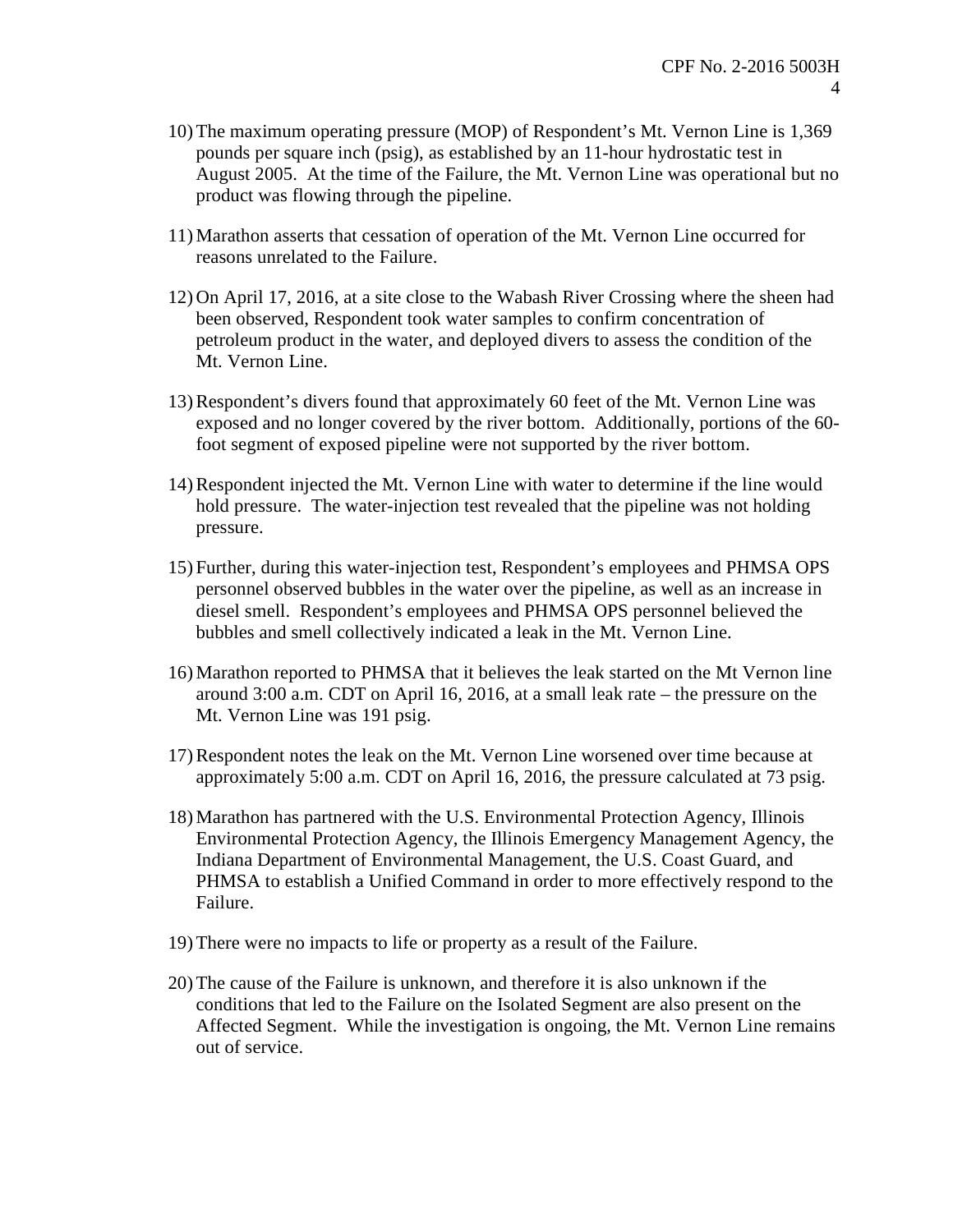- 21) Marathon has not yet developed a repair plan for the Isolated Segment, but is considering horizontally directionally drilling a new pipe section at the Wabash River Crossing as an alternative to repairing the failed line.
- 22)Respondent also operates a 6-inch line that runs from Kirkwood Station, Illinois, to Mt. Vernon Terminal, Indiana, a distance of approximately 57.3 miles. This line runs parallel to the Mt. Vernon Line and also crosses the Wabash River at MP 53.2. This line was abandoned in 1984 and Respondent asserts it was not a factor in the Failure.

#### **Determination of Necessity for Corrective Action Order and Right to Hearing:**

Section 60112 of Title 49, United States Code, provides for the issuance of a Corrective Action Order, after reasonable notice and the opportunity for a hearing, requiring corrective action, which may include the suspended or restricted use of a pipeline facility, physical inspection, testing, repair, replacement, or other action, as appropriate. The basis for making the determination that a pipeline facility is or would be hazardous, requiring corrective action, is set forth both in the above-referenced statute and 49 C.F.R. § 190.233, a copy of which is enclosed.

Section 60112 and the regulations promulgated thereunder provide for the issuance of a Corrective Action Order, without prior notice and opportunity for hearing, upon a finding that failure to issue the Order expeditiously would result in the likelihood of serious harm to life, property, or the environment. In such cases, an opportunity for a hearing and expedited review will be provided as soon as practicable after the issuance of this Order.

After evaluating the foregoing preliminary findings of fact, I find that continued operation of the Affected Segment without corrective measures is or would be hazardous to life, property, or the environment. Additionally, the Mt. Vernon Line was constructed in 1952 of low frequency ERW pipe, a known threat to pipeline integrity under certain conditions, and is used to transport products of a hazardous nature. Further, there is soil and water contamination in the vicinity and downstream of the Failure Site, the cause of the Failure is still unknown, and therefore it also unknown if the conditions that led to the Failure on the Isolated Segment are present on the Affected Segment. Last, there is still an ongoing investigation to determine the cause of the Failure. Based on these factors, I find that a failure to issue this Order expeditiously to require immediate corrective action would result in the likelihood of serious harm to life, property, or the environment.

Accordingly, this Order mandating immediate corrective action is issued without prior notice and opportunity for a hearing. The terms and conditions of this Order are effective upon receipt.

Within 10 days of receipt of this Order, Respondent may contest its issuance obtain expedited review either by answering in writing or requesting a hearing under 49 C.F.R. § 190.211, to be held as soon as practicable under the terms of such regulation, by notifying the Associate Administrator for Pipeline Safety in writing, with a copy to the Director, Southern, PHMSA (Director). If Respondent requests a hearing, it will be held telephonically or in-person in Southern Region office or Washington, D.C.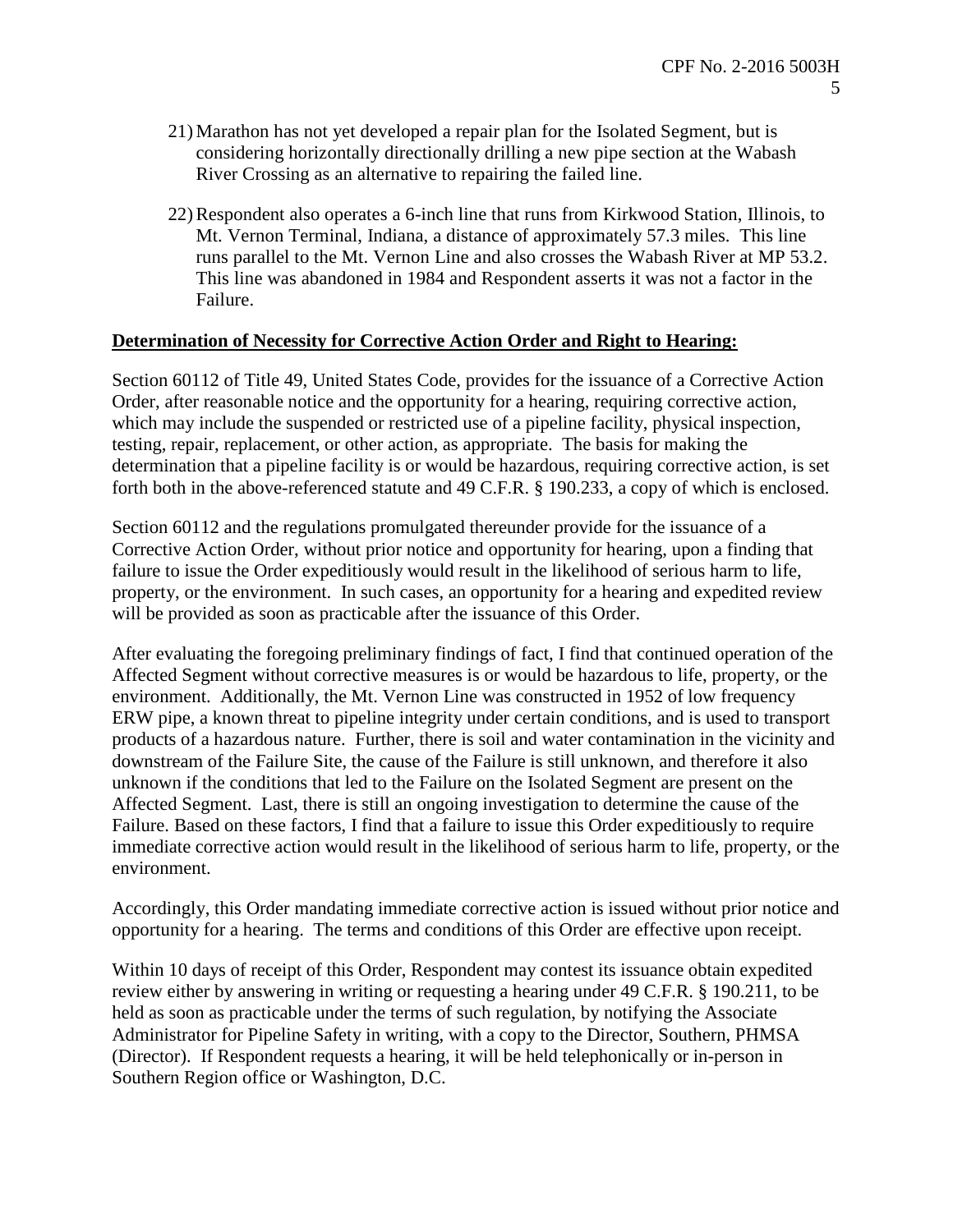After receiving and analyzing additional data in the course of this investigation, PHMSA may identify other corrective measures that need to be taken. In that event, PHMSA will notify Respondent of any additional measures that are required and an amended Order issued, if necessary. To the extent consistent with safety, Respondent will be afforded notice and an opportunity for a hearing prior to the imposition of any additional corrective measures.

# **Required Corrective Actions:**

Pursuant to 49 U.S.C. § 60112, I hereby order Marathon to immediately take the following corrective actions for the Affected Segment and Isolated Segment:

## *Definitions:*

The term "Affected Segment" means Respondent's Robinson-Mt. Vernon 10-inch products pipeline, (Mt. Vernon Line), originating at the Robinson Refinery in Robinson, Illinois and terminating at the Mt. Vernon station in Mt. Vernon, Indiana, a distance spanning approximately 78.4 miles.

The term "Isolated Segment" means the section on Respondent's Mt. Vernon line between block valve TWRKIRK-MVERBVTR-22, (TR-22), located in Illinois at milepost (MP) 51.0, and block valve TWRILIN-MVERBVTR-23, (TR 23), located Indiana at MP 55.5, at 2:31 p.m. C.D.T. The segment between these two block valves spans – a distance of 4.5 miles.

The term "Director" means Director, Southern Region, PHMSA.

The term "Failure Site" means the affected Segment on Respondent's Mt. Vernon line, at the Wabash River crossing near milepost (MP) 53.2

- 1. *Shutdown of Pipeline.* Marathon must not operate the *Isolated Segment* until authorized to do so by the Director.
- 2. *Restart Plan*. Prior to resuming operation of the *Isolated Segment,* Marathon must develop and submit a written *Restart Plan* to the Director for prior approval.
	- a. The Director may approve the *Restart Plan* incrementally without approving the entire plan, but the *Isolated Segment* cannot resume operation until the *Restart Plan* is approved in its entirety.
	- b. Once approved by the Director, the *Restart Plan* will be incorporated by reference into this Order.
	- c. The *Restart Plan* must include procedures to safely return the *Isolated Segment* to service and provide evidence that all mandated actions required prior to restart are adequately completed.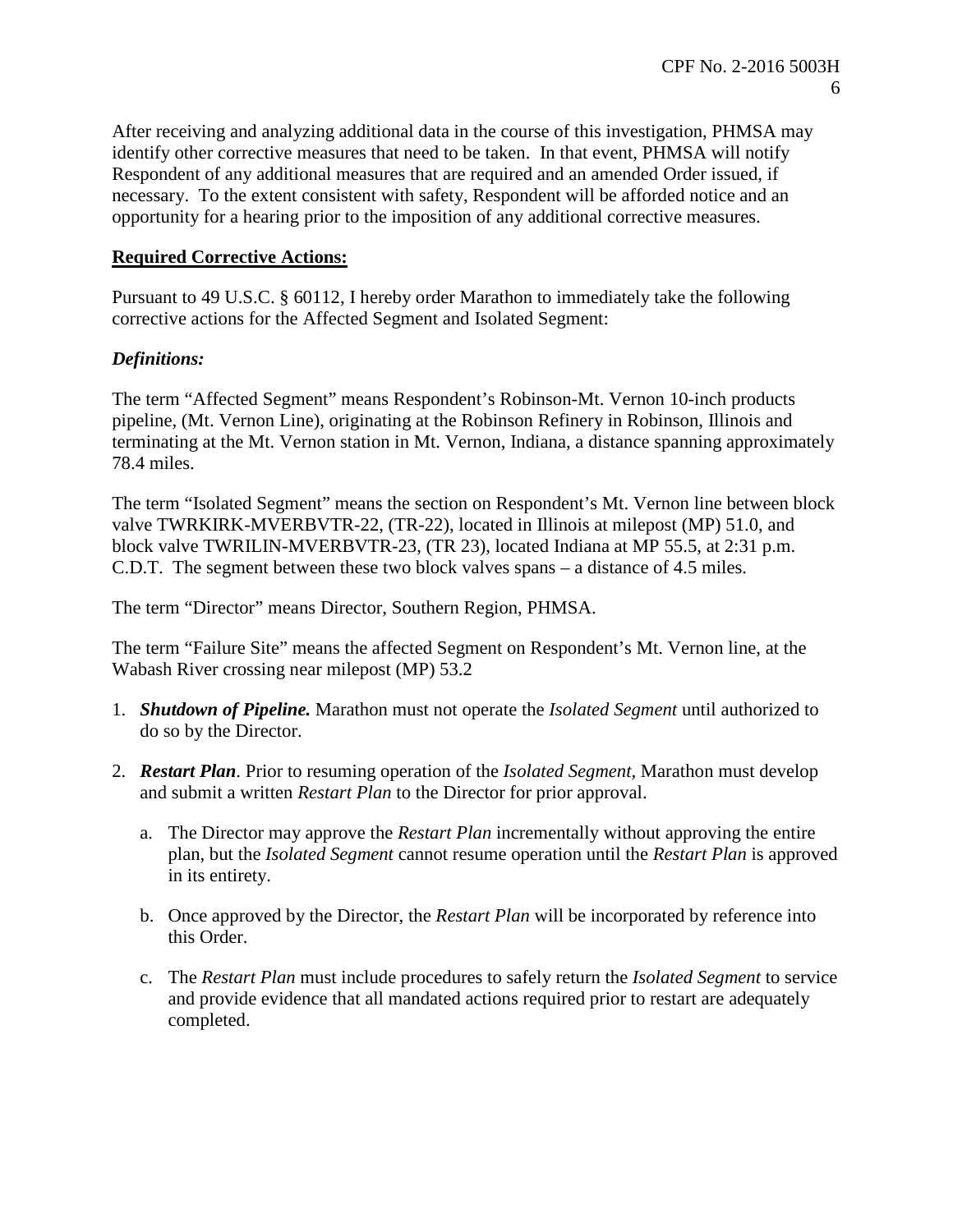- d. The *Restart Plan* must include repair or replacement of the *Isolated Segment* as follows:
	- i. If the *Isolated Segment* is repaired, the pipeline repair must provide adequate support and protection to prevent future scour and damage.
	- ii. If the *Isolated Segment* is replaced, a horizontally directionally drilled (HDD) pipeline crossing must be made.
- e. The *Restart Plan* must specify a day-light restart and must include advance communications with local emergency response officials.
- f. The *Restart Plan* must provide for a review of the *Isolated Segment* for conditions similar to those in which the failure occurred. This review should include a review of Marathon's construction, operating and maintenance (O&M) and integrity management records such as ILI results, hydrostatic tests, root cause failure analysis of prior failures, aerial and ground patrols, corrosion, cathodic protection, excavations and pipe replacements. Marathon must address any findings that require remedial measures to be implemented prior to restart.
- g. The *Restart Plan* must include documentation of the completion of all mandated actions and a management of change plan to ensure that all procedural modifications are incorporated into Marathon's operations and maintenance manual.
- h. The *Restart Plan* must provide for hydrostatic pressure testing of the *Isolated Segment.*
- i. Prior to restart, Marathon must submit to the Director a contingency plan to operate and monitor the *Isolated Segment* during flooding conditions, including enhanced patrolling and surveillance.
- j. Within 90 days of restarting the *Isolated Segment*, perform an ILI to ensure that there has been no metal loss, deformation or other damage to pipeline.
- 3. *Mechanical and Metallurgical Testing*. Within 45 days of receipt of this Order, Marathon must complete mechanical and metallurgical testing, as well as a failure analysis of the failed pipe, including an analysis of soil samples and any foreign materials. The testing and failure analysis must be completed by an independent laboratory or expert. Complete the testing and analysis as follows:
	- a. Document the chain-of-custody when handling and transporting the failed pipe section and other evidence from the Failure Site;
	- b. Within 10 days of removing the failed pipe, develop and submit the testing protocol and the proposed testing laboratory to the Director for prior approval;
	- c. Prior to beginning the mechanical and metallurgical testing, provide the Director with the scheduled date, time, and location of the testing to allow for an OPS representative to witness the testing;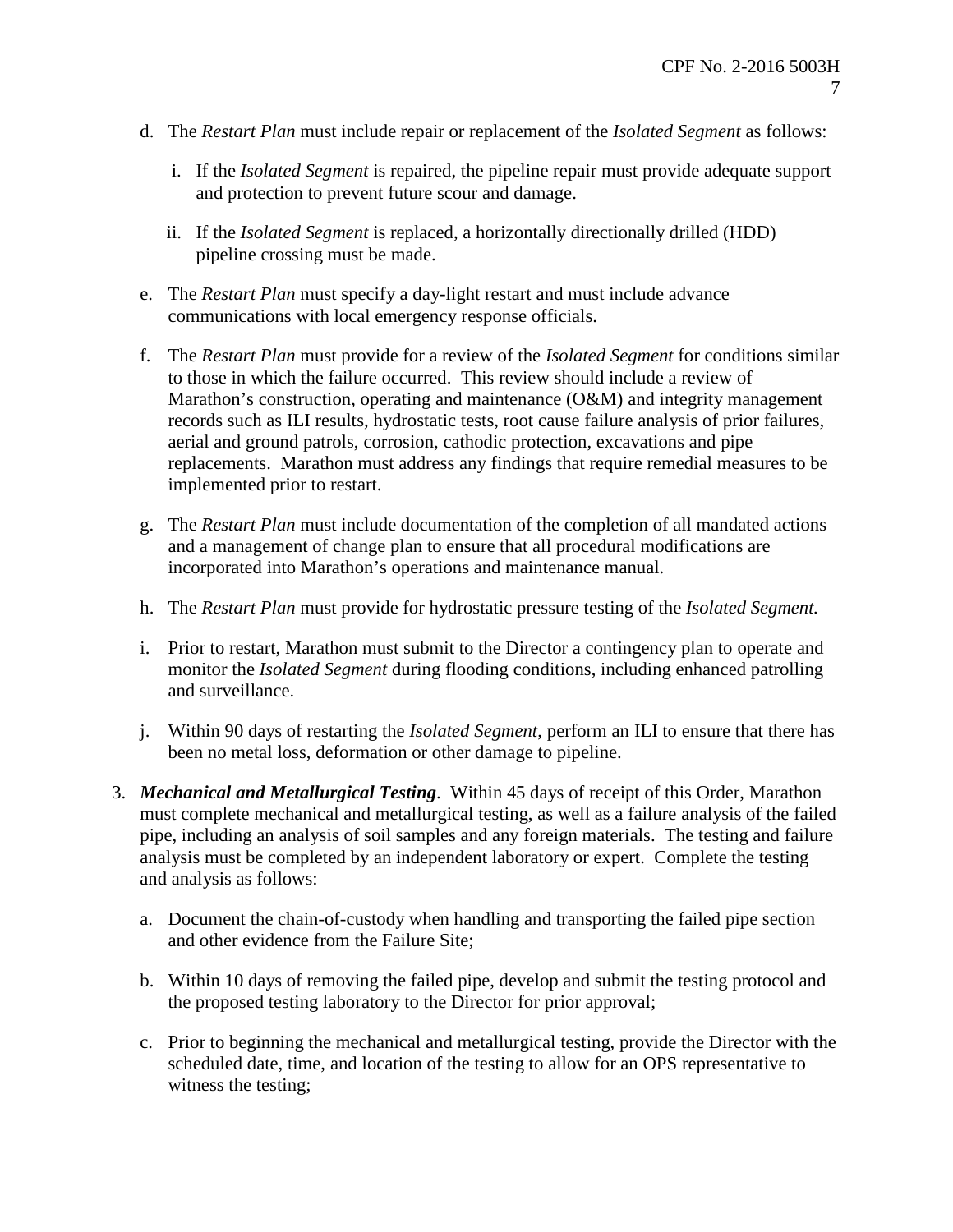- d. Ensure the testing laboratory distributes all reports whether draft or final in their entirety to the Director at the same time they are made available to Marathon; and
- e. The Director may grant an extension of time, in accordance with **Item 11** *Extensions of Time,* to complete the Mechanical and Metallurgical Testing.

## 4. *Root Cause Failure Analysis.*

- a. Within 90 days following receipt of this Order, Marathon must complete a root cause failure analysis (RCFA) and submit a final report of this RCFA to the Director. The RCFA must be supplemented/facilitated by an independent third-party acceptable to the Director and must document the decision making process and all factors contributing to the failure, including river scouring of the pipeline crossing. The final report must include findings and any lessons learned whether the findings and any lessons learned are applicable to other locations within Marathon's pipeline system, and actions Marathon is taking for those other locations where the lessons learned are applicable.
- b. The Director may grant an extension of time, in accordance with **Item 11** *Extensions of Time,* to complete the RCFA. If an extension of time is granted, Marathon must complete a preliminary RCFA of the cause of the river bottom scouring and exposure of the pipeline within 90 days of receipt of this Order and submit a report of this preliminary RCFA to the Director. The preliminary RCFA must be supplemented/facilitated by an independent third-party acceptable to the Director and must document the decision making process and all factors contributing to the river scouring of the pipeline crossing. The preliminary report must include findings and any lessons learned whether the findings and any lessons learned are applicable to other locations within Marathon's pipeline system, and actions Marathon is taking for those other locations where the lessons learned are applicable.
- 5. *Leak Detection Plan*. Within 90 days of receipt of this Order, perform a review and submit to the Director a written plan to improve the leak detection capability on the *Affected Segment,* to include conditions of non-flowing pipelines*.* The review must include a comprehensive analysis of any SCADA, leak detection, surveillance, and other monitoring systems on the *Affected Segment*. The written plan must include a schedule for improving the leak detection capability on the *Affected Segment* through additional instrumentation, updated hardware or software, installation/improvement of a computational pipeline monitoring system and associated software programming, additional surveillance, pipeline control staffing, ongoing leak surveys, and any other appropriate measures.
- 6. *Emergency Response Plan and Training Review*. Marathon must review and assess the effectiveness of its emergency response plan with regards to the Failure. Include in the review and assessment the on-scene response and support, coordination, and communication with emergency responders and public officials. Also, include a review and assessment of the effectiveness of its emergency training program. Marathon must amend its emergency response plan and emergency training, if necessary, to reflect the results of this review. The documentation of this *Emergency Response Plan and Training Review* must be available for inspection by OPS or provided to the Director, if requested.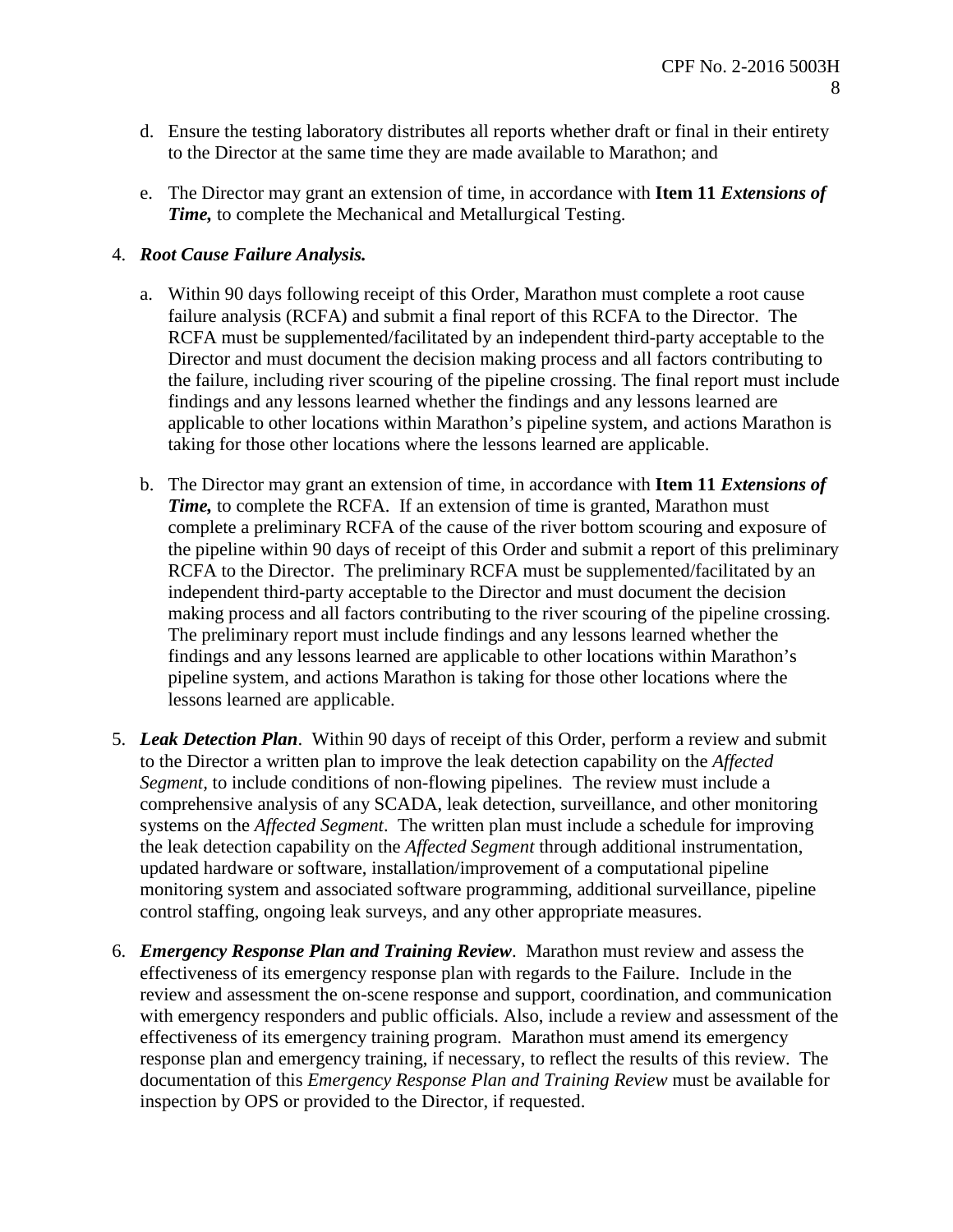- 7. *CAO Documentation Report (CDR*). Marathon must create and revise, as necessary, a CAO Documentation Report (CDR). When Marathon has concluded all the items in this Order, it will submit the final CDR in its entirety to the Director. This will allow the Director to complete a thorough review of all actions taken by Marathon with regards to this Order prior to approving the closure of this Order. The intent is for the CDR to summarize all activities and documentation associated with this Order in one document.
	- a. The Director may approve the CDR incrementally without approving the entire CDR.
	- b. Once approved by the Director, the CDR will be incorporated by reference into this Order.
	- c. The CDR must include but not be limited to:
		- i. Table of Contents;
		- ii. Summary of the pipeline failure of April 17, 2016, and the response activities;
		- iii. Summary of pipe data/properties and all prior assessments of the *Affected Segment*;
		- iv. Summary of all tests, inspections, assessments, evaluations, and analysis required by the Order;
		- v. Summary of the Mechanical and Metallurgical Testing as required by the Order;
		- vi. Summary of the RCFA with all root causes as required by the Order;
		- vii. Lessons learned while completing this Order;
		- viii. A path forward describing specific actions Marathon will take on its entire pipeline system as a result of the lessons learned from work on this Order; and
		- ix. Appendices (if required).

### **Other Requirements:**

- 8. *Reporting.* Marathon must submit quarterly reports to the Director that: (1) include all available data and results of the testing and evaluations required by this Order; and (2) describe the progress of the repairs or other remedial actions being undertaken. The first quarterly report is due on *August 1, 2016*. The Director may change the interval for the submission of these reports.
- 9. *Documentation of the Costs*. It is requested but not required that Respondent maintain documentation of the costs associated with implementation of this Order. Include in each monthly report submitted, the to-date total costs associated with: (1) preparation and revision of procedures, studies and analyses; (2) physical changes to pipeline infrastructure, including repairs, replacements and other modifications; and (3) environmental remediation, if applicable.